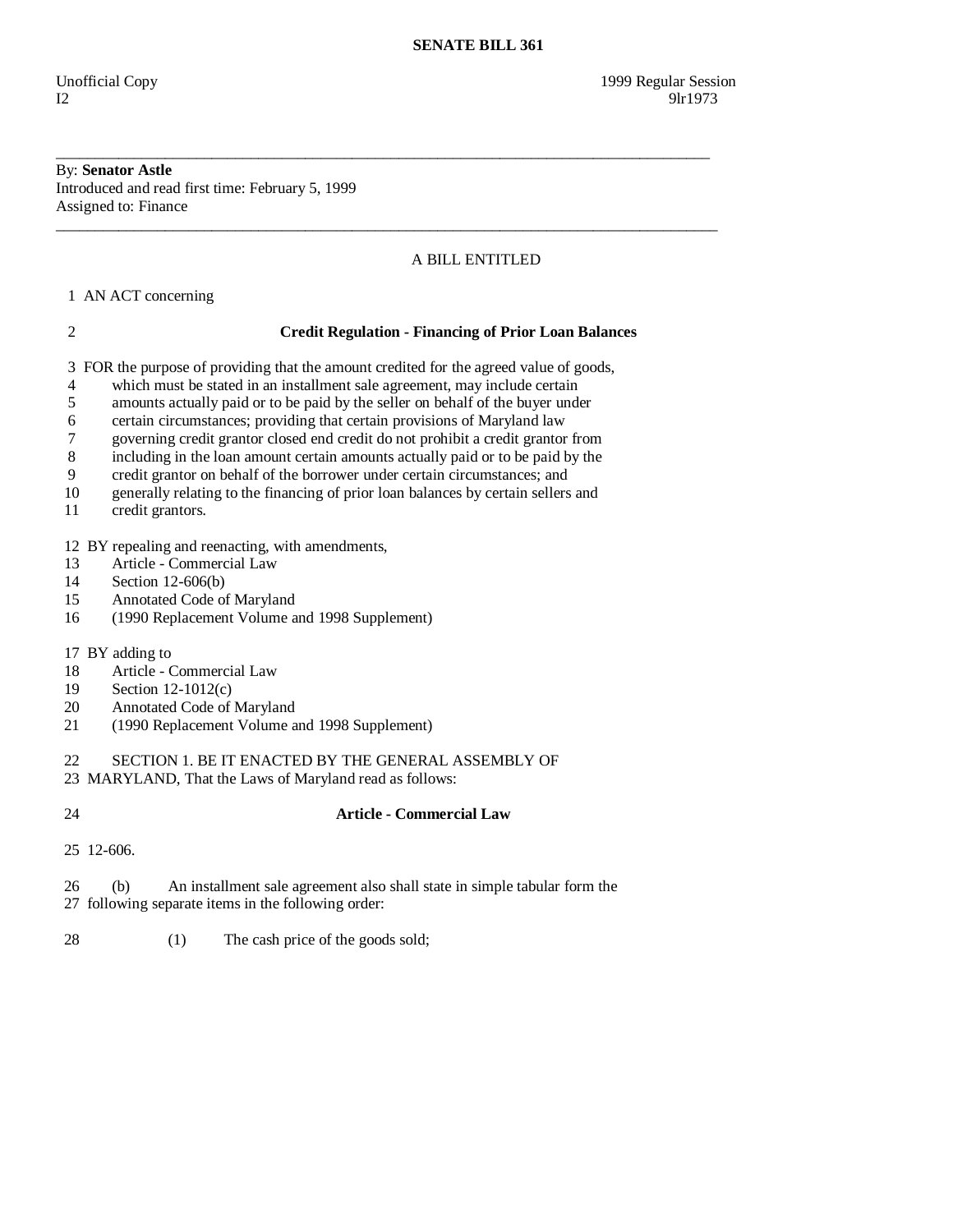# **2 SENATE BILL 361**

| 1<br>3 agreement;                                                                                                                                                                                                                                                                                                                                                                                                                   | (2)                                                                                                                                                                                                                                                                                        |       | All charges for delivery, installation, or repair of or other services to<br>2 the goods which, separate from the cash price, are included in the installment sale                                                                                                                                                                                                                                                                                                                                                                                                                            |
|-------------------------------------------------------------------------------------------------------------------------------------------------------------------------------------------------------------------------------------------------------------------------------------------------------------------------------------------------------------------------------------------------------------------------------------|--------------------------------------------------------------------------------------------------------------------------------------------------------------------------------------------------------------------------------------------------------------------------------------------|-------|-----------------------------------------------------------------------------------------------------------------------------------------------------------------------------------------------------------------------------------------------------------------------------------------------------------------------------------------------------------------------------------------------------------------------------------------------------------------------------------------------------------------------------------------------------------------------------------------------|
| 4<br>5 item $(2)$ ;                                                                                                                                                                                                                                                                                                                                                                                                                 | (3)                                                                                                                                                                                                                                                                                        |       | The sum of the cash price in item $(1)$ and the charges for services in                                                                                                                                                                                                                                                                                                                                                                                                                                                                                                                       |
| 6                                                                                                                                                                                                                                                                                                                                                                                                                                   | (4)                                                                                                                                                                                                                                                                                        |       | The amount of the buyer's down payment, together with:                                                                                                                                                                                                                                                                                                                                                                                                                                                                                                                                        |
| 7                                                                                                                                                                                                                                                                                                                                                                                                                                   |                                                                                                                                                                                                                                                                                            | (i)   | A statement of the respective amounts credited for cash, credits,<br>8 and the agreed value of goods, WHICH MAY INCLUDE, IN CONNECTION WITH A SALE,<br>9 THE AMOUNTS ACTUALLY PAID OR TO BE PAID BY THE SELLER PURSUANT TO AN<br>10 AGREEMENT WITH THE BUYER, ON BEHALF OF THE BUYER TO DISCHARGE ANY<br>11 AMOUNT FINANCED UNDER AN OUTSTANDING LOAN AGREEMENT OR INSTALLMENT<br>12 SALE AGREEMENT OR THE UNPAID PORTION OF THE EARLY TERMINATION<br>13 OBLIGATION UNDER ANY LEASE OR OTHER OBLIGATION OF THE LESSEE, WITH<br>14 RESPECT TO A MOTOR VEHICLE OR OTHER PROPERTY TRADED IN; and |
| 15                                                                                                                                                                                                                                                                                                                                                                                                                                  |                                                                                                                                                                                                                                                                                            | (ii)  | A description of all goods sufficient to identify them;                                                                                                                                                                                                                                                                                                                                                                                                                                                                                                                                       |
| 16<br>17 seller, which is item $(3)$ less item $(4)$ ;                                                                                                                                                                                                                                                                                                                                                                              | (5)                                                                                                                                                                                                                                                                                        |       | The unpaid balance of the cash price payable by the buyer to the                                                                                                                                                                                                                                                                                                                                                                                                                                                                                                                              |
| 18<br>The cost to the buyer of any insurance for the payment of which<br>(6)<br>19 credit is to be extended to the buyer, together with:                                                                                                                                                                                                                                                                                            |                                                                                                                                                                                                                                                                                            |       |                                                                                                                                                                                                                                                                                                                                                                                                                                                                                                                                                                                               |
| 20                                                                                                                                                                                                                                                                                                                                                                                                                                  |                                                                                                                                                                                                                                                                                            | (i)   | The amount or extent of the insurance;                                                                                                                                                                                                                                                                                                                                                                                                                                                                                                                                                        |
| 21                                                                                                                                                                                                                                                                                                                                                                                                                                  |                                                                                                                                                                                                                                                                                            | (ii)  | The expiration date of the insurance;                                                                                                                                                                                                                                                                                                                                                                                                                                                                                                                                                         |
| 22                                                                                                                                                                                                                                                                                                                                                                                                                                  |                                                                                                                                                                                                                                                                                            | (iii) | The party to whom the insurance is payable; and                                                                                                                                                                                                                                                                                                                                                                                                                                                                                                                                               |
| 23                                                                                                                                                                                                                                                                                                                                                                                                                                  | A concise description of the coverage, including, if the goods sold<br>(iv)<br>24 include a motor vehicle, a definite statement in 12-point bold type or larger as to<br>25 whether the insurance includes coverage for personal liability and for property<br>26 damage caused to others; |       |                                                                                                                                                                                                                                                                                                                                                                                                                                                                                                                                                                                               |
| The amount of any official fees charged to the buyer which the seller<br>27<br>(7)<br>28 expects to be paid to a public official for filing or recording the installment sale<br>29 agreement or other instrument securing or evidencing the buyer's obligation or an<br>30 equal or lesser amount for a nonfiling insurance premium at rates approved by the<br>31 Insurance Commissioner and on which no commissions may be paid; |                                                                                                                                                                                                                                                                                            |       |                                                                                                                                                                                                                                                                                                                                                                                                                                                                                                                                                                                               |
| 32<br>33 sold in connection with a motor vehicle;                                                                                                                                                                                                                                                                                                                                                                                   | (8)                                                                                                                                                                                                                                                                                        |       | The cost to the buyer of any optional debt cancellation agreement                                                                                                                                                                                                                                                                                                                                                                                                                                                                                                                             |
| 34<br>35(8);                                                                                                                                                                                                                                                                                                                                                                                                                        | (9)                                                                                                                                                                                                                                                                                        |       | The principal balance owed, which is the sum of items $(5)$ , $(6)$ , $(7)$ , and                                                                                                                                                                                                                                                                                                                                                                                                                                                                                                             |
| 36                                                                                                                                                                                                                                                                                                                                                                                                                                  | (10)                                                                                                                                                                                                                                                                                       |       | The finance charge stated as a sum in dollars; and                                                                                                                                                                                                                                                                                                                                                                                                                                                                                                                                            |